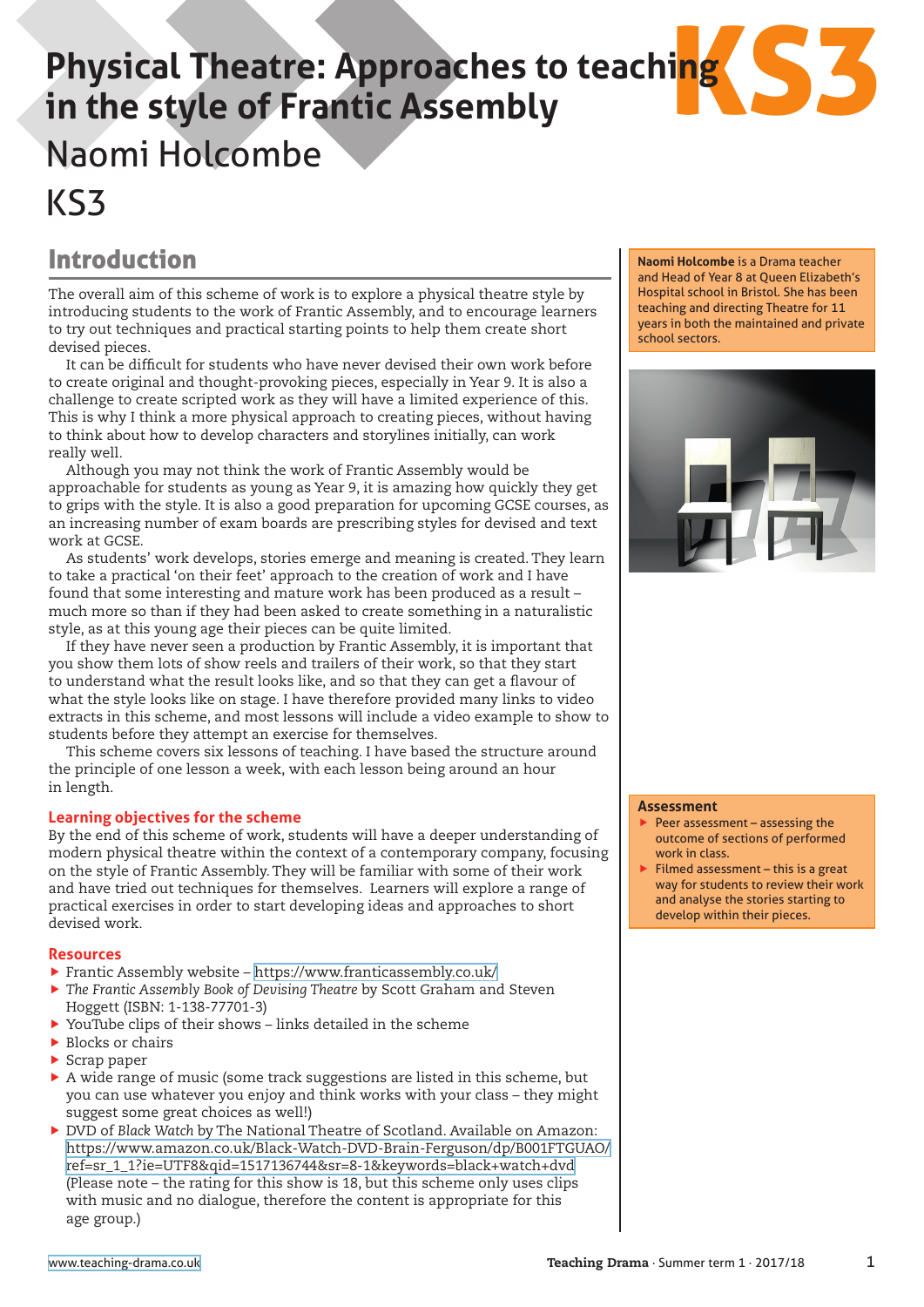# Scheme of work |KS3

### **Research/Homework**

At the end of the first lesson, make sure students are set a homework or research task on Frantic Assembly. Encourage them to access their website, watch trailers and explore music. This will all help students to access the work more effectively.

### Lesson 1: How to devise theatre

Outcomes: Creating content for a piece of devised theatre through movement.

### **Learning objectives**

By the end of this lesson students will have:

- $\blacktriangleright$  Used a range of movement exercises to create a sequence
- $\blacktriangleright$  Developed the sequence into a short piece of devised movement and started to create meaning
- $\blacktriangleright$  Used music, pace and emotions to play around with meaning and develop storylines
- $\triangleright$  Started to explore a more physical way of working and to appreciate how many modern theatre companies take this sort of approach.

### **Warm-up no. 1: Push Hands**

This is an exercise created by Scott Graham and Steven Hoggett. It can be found in *The Frantic Assembly Book of Devising Theatre.* There is also a video example of this in the 'Learning how to fly' video, created for *The Curious Incident of the Dog in the Night-*Time; it can be found here: [https://www.youtube.com/](https://www.youtube.com/watch?v=Q4mXhW7TXQ8) [watch?v=Q4mXhW7TXQ8](https://www.youtube.com/watch?v=Q4mXhW7TXQ8)

The exercise is 40 seconds into the video.

In pairs, one person has their palm facing down towards the floor, the other person puts their hand underneath, facing up. The person with their hand underneath adds pressure going upwards and the person on top pushes down to create some tension. The person with their hand on top is leading and must move together with their partner around the room.

Explore levels and pace. If some pairs are particularly confident with this, they can move to the next step, which is for the person whose hand is underneath, to close their eyes and focus solely on the touch.

### **Warm-up no. 2: Sequencing moves**

In a circle, standing up, ask students to stand with feet together, explain that they are going to move their feet to one rhythm/action and their arms to another; then they will put the two together to create a sequence. (This is not a Frantic Assembly exercise, but is a good way of getting students to connect their bodies and brains together!)

First, feet. The right leg goes forward on the count of 1; to the side on the count of 2; then back together on 3. Repeat the same process with the left leg. So they have 1, 2, 3 with the right foot, then switch to 1, 2, 3 with the left; forwards, out, together. Then the arms: both arms go out to the front on the count of 1, up above their heads on 2, out to the side on 3, then back down by their sides on 4. So the arms go in a pattern of 4 counts and the legs on 3 counts. Now put the two together! Model this first then encourage students to have a go for themselves. It is tricky!

Discussion: Why was this difficult? What is muscle memory? Why do you think it is that after a while, your body can learn the sequence? Move the discussion onto physical styles of theatre. Ask why they think that some modern theatre companies take a physical approach to their work first, before developing the script? Has anyone seen any theatre which features a lot of movement?

### **Task 1: Sensory memory exercise**

Following on from warm-up no. 2, students are going to create a sequence of 10 moves to learn. This is based on the exercise 'Hymn Hands' which can be found in *The Frantic Assembly Book of Devising Theatre and* is a slightly simplified version of this exercise. A video example of it can be found here: [https://www.youtube.com/](https://www.youtube.com/watch?v=gUqZPfGIX6U) [watch?v=gUqZPfGIX6U](https://www.youtube.com/watch?v=gUqZPfGIX6U) (5 mins 50 secs into the video).

Facing a partner, decide who is going to go first. The person going first has two choices: put their hand on their partner (stick to the upper body and make the moves very simple, such as a hand on the shoulder) or put their hand on themselves. Once they have done this, the other person in the pair now has three choices: put their hand on their partner, put their hand on themselves, or remove the hand from themselves or from their partner. They should now have two moves. They continue, until they have a sequence of 10 moves all together.

This may take you longer than one lesson, so feel free to run this into two lessons if you want to spend more time on each exercise.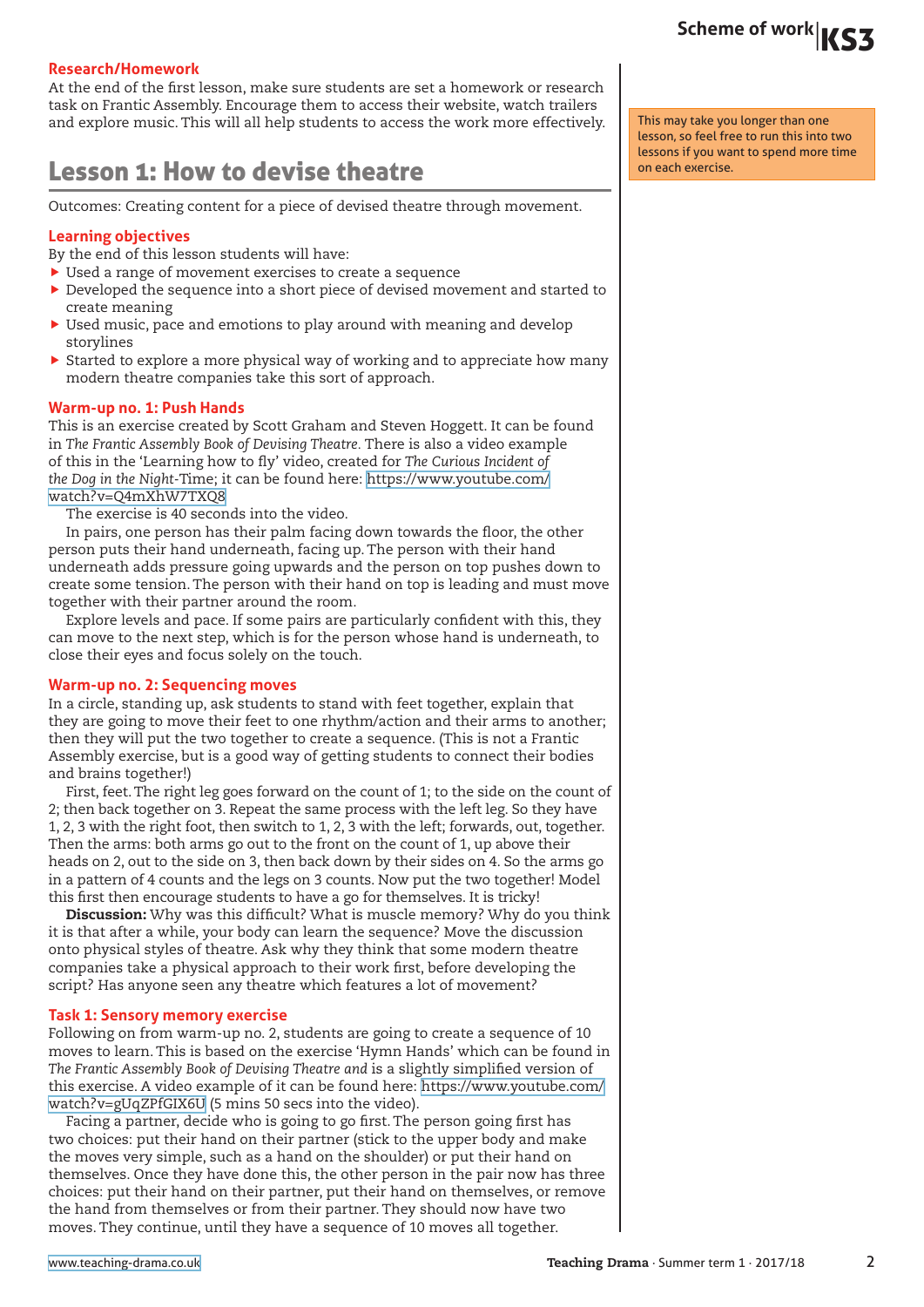Give students some time to create their sequence, then ask them to repeat it and loop it until it becomes muscle memory. Watch a few of these halfway through this process.

### **Task 2**

Now ask students to think about making the moves more interesting, by perhaps adding in a turn, moving their hand from one shoulder to another whilst their partner ducks their head, or switching places during the sequence. Give them a bit more time to adjust their sequences a little. You can show the video example again here to give them ideas.

### **Task 3**

They are going to develop these sequences into a short piece of theatre. They are not going to add in characters or a storyline, but ask them to vary the pace. Encourage them to run the entire sequence through very quickly, or try the whole of it slowed down, or just a particular move slowed down. Experiment with pace and see which version they like the best.

While they are rehearsing, play some music in the background. Play two different tracks, one fast and one slower. I like to use something like Basement Jaxx' 'Where's your head at' as it's really upbeat and gets them moving. For a slower track, Nihls Frahm's 'Corn' is beautiful (this was used in Frantic Assembly's production of *Things I Know to be True*) or Massive Attack's 'Teardrop' is also very effective.

Once they have rehearsed for enough time to feel confident and have looped their sequence at least twice, ask them to decide on the pace and which piece of music they would like to perform to.

Split the class up into the groups that prefer the fast track and those who want the slower piece of music.

Perform them pair by pair, back to back fast track first, then have a discussion, then ask the groups with the slower track to perform afterwards.

Ask students, while they are watching other pairs, to see if any sort of story starts to emerge. During the discussion consider whether the pace, the music or the actions contributed towards the sorts of characters or stories that came out of the performances.

### **Plenary**

Discuss some of the following:

- $\blacktriangleright$  How was meaning created?
- $\blacktriangleright$  What is meant by physical theatre?
- $\blacktriangleright$  How could this approach be useful if you were asked to devise a piece of theatre?
- $\blacktriangleright$  Has anyone seen any theatre where meaning is conveyed through movement?

### **Homework**

Research Frantic Assembly. Write down four paragraphs on the following:

- 1. Explain/outline Frantic Assembly's style of theatre
- 2. Name some of the work they have performed (if possible focusing on how they used movement to create the story)
- 3. What do you think of this genre of theatre? Have you seen anything like it before?
- 4. What themes emerged in the work you saw performed today? Explain what you thought of the pieces you saw.

Use the 'Homework help for Lesson 1' resource included at the end of this scheme to help your students think carefully about how to write analytical pieces of work.

#### **Extension**

For those pairs who are moving quickly through this exercise, ask them to add in an emotion. They could also experiment with contrasting emotions: one person is angry, while the other is sorry. Get them to adapt their movements accordingly.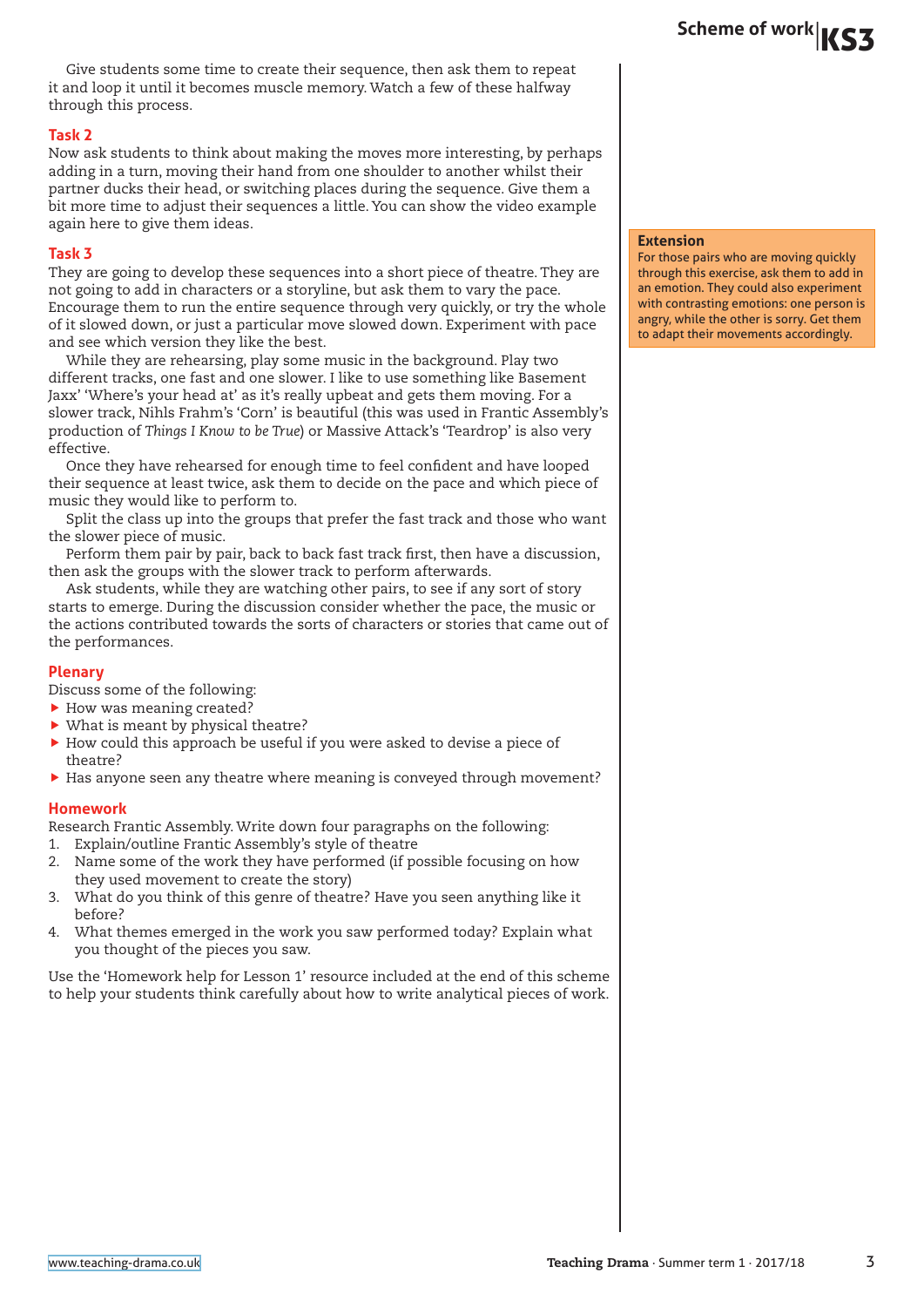### Lesson 2: 'Round-by-through'

Outcomes: Developing lifts and using these to create short devised sequences.

### **Learning objectives**

- By the end of this lesson students will have:
- ▶ Used some basic lifts to create a 'string of material'
- $\blacktriangleright$  Thought about how the movement might contribute to the meaning.

### **Task 1: Physical warm-up**

Call out a series of commands (this is taken from ideas in *The Frantic Assembly Book of Devising Theatre*).

- Fold fold down smoothly to the floor
- $\blacktriangleright$  Unfold in one movement unfold up to standing again
- $\blacktriangleright$  Away move to the furthest point in the room
- $\blacktriangleright$  Person find a partner and hug them (if this is too much, you can just get them to put their hands on their shoulders)
- $\triangleright$  Centre run as tightly into the centre as you can, but no one should be touching
- $\blacktriangleright$  Jump Take a small jump on the spot
- $\triangleright$  Beam of light imagine there is a beam of light coming from one side of the room. You all have to fit into this beam.

Call out the commands in quick succession and try to get the class to do them as fast, but as smoothly as they can.

### **Task 2**

Watch the video 'Building Blocks of Devising':

<https://www.youtube.com/watch?v=gUqZPfGIX6U>

Watch the first 5mins 48secs focusing on the exercise 'Round-by-through' Explain that they are going to use this exercise today and create a short piece of work. It does involve some basic lifts, so they must be careful, go slowly, and use appropriate care. If you have another teacher present, or a drama assistant, you could model some lifts for them before you start.

Then play the video back again, but this time, with the students in pairs, standing in the space, play it in sections, getting them to try out each section, moment by moment. Once they have got the basic moves, encourage them to 'squeeze the air' out of the moves.

Remind them to focus on the moment before, during and after the touch.

### **Task 3**

Create storyline. There may be moments in your movement sequence already where story is emerging. You may need to focus more on the touch for this to develop, but try to communicate to the audience what situation or scenario is happening between these two characters. It does not need to be a full-blown storyline, but perhaps something as simple as an underlying tension between the two, or a break up, or one is comforting the other. They do not need to add dialogue.

Rehearse these pieces and add music here. You can play different tracks for each pair, or the same one for the whole class. Students might have some music ideas for themselves which you could use.

Performance: see each pair in turn. Ask the rest of the class to explain what storyline you think the pairs were trying to communicate.

### **Plenary**

How was meaning communicated? Do you think dialogue was needed? Why is it so powerful to create meaning with movement and how does an audience understand what is going on? Does it matter if different meanings were communicated?

### **Homework**

Write a paragraph analysing one pair who performed today. Use the following questions to prompt your answers:

- 1. How was their storyline communicated? (Eye contact, pace, body language, rhythm)
- 2. Why do you think Frantic Assembly use so much movement in their work?
- 3. How can an audience take away meaning from physical pieces of theatre?
- 4. Why might this be more powerful than dialogue alone?
- 5. Explain why the piece was effective. 'It was effective because …'.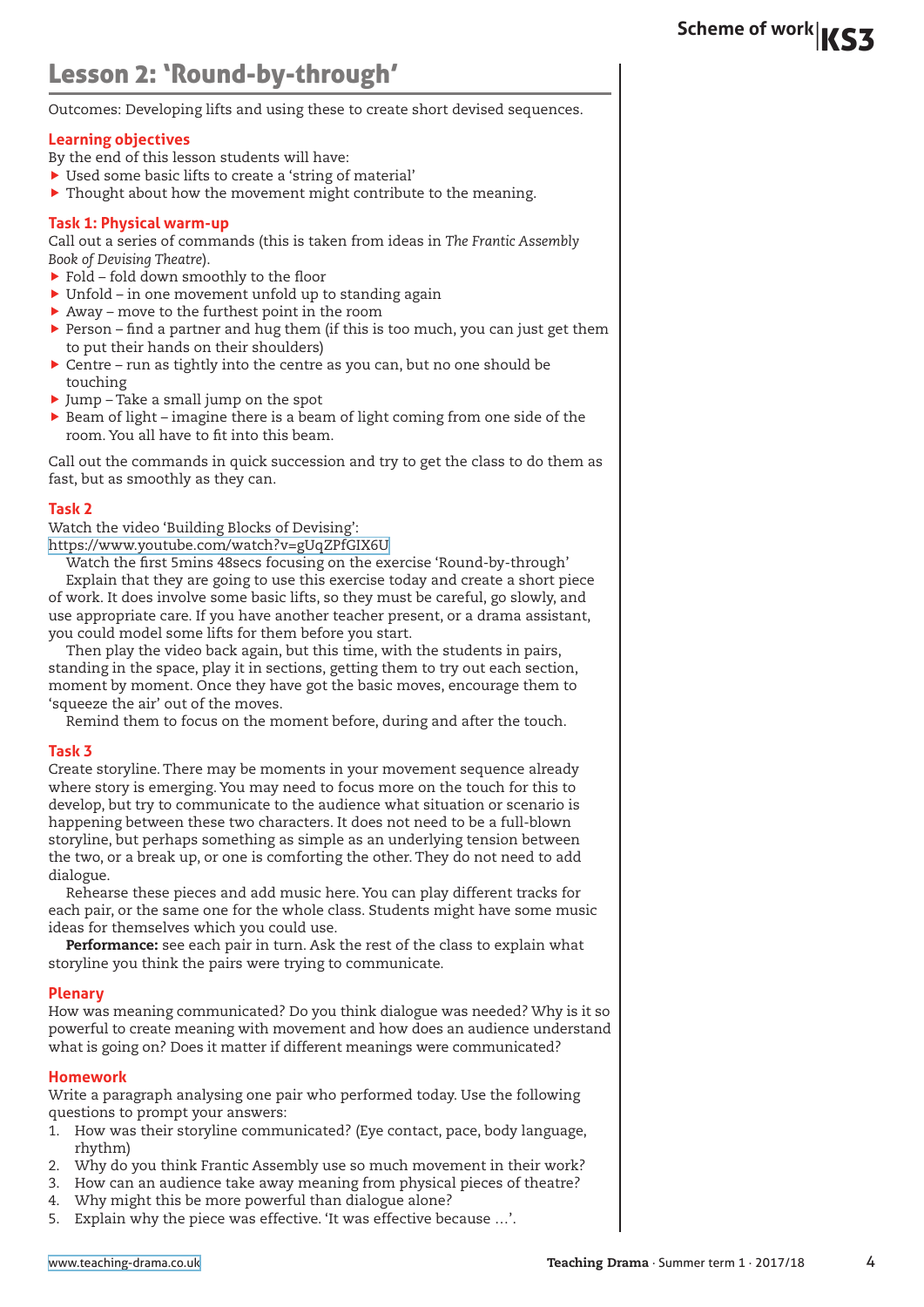# Scheme of work |**KS3**

# Lesson 3: 'Chair Duets'

Outcomes: Understand the technique of 'Chair Duets' and then create their own sequence.

### **Learning objectives**

By the end of this lesson students will have:

- $\blacktriangleright$  Created their own 'Chair Duets' sequence
- $\triangleright$  Combined together with another group to create a performance
- $\triangleright$  Thought about how music might contribute or change the meaning of the pieces developed.

Start the lesson by showing three videos explaining what Chair Duets are. Video 1:

<https://www.youtube.com/watch?v=PB-9LERsyY8>

This video has step by step instructions for how to create a chair duet, performed by Steven Hoggett.

### Video 2:

<https://www.youtube.com/watch?v=nLrabSNRHhg&list=RDnLrabSNRHhg#t=0> The second video is performed by members of the *Othello* cast.

### Video 3:

[https://www.youtube.com/watch?v=UJ\\_9Eaog2yw](https://www.youtube.com/watch?v=UJ_9Eaog2yw)

The third video is by a group of A level students, which shows how you might end up performing as a group. It's a nice example for them to follow. You can also play it in the background while they rehearse to give them some ideas.

Then go through the technique in the first video. Go back to the first video and stop it and talk about various moments.

### **Task 1**

Place students in pairs and play a track to motivate them whilst they rehearse. Give them time to play around with the moves. The chair duets can be done on blocks or chairs depending on what they want to do.

### **Task 2**

Once they are familiar with the routine, aim for a focal point (in front of them, so it almost looks like they are watching TV).

### **Task 3**

Combine the groups of two into groups of four. Work on how to incorporate other performers and add the two routines together.

Rehearse. Play with pace. Vary it, or find a moment to speed up/slow down dramatically.

Perform. Ask the groups which piece of music they want to use.

Again, make sure the rest of the class are considering what meanings are starting to appear from the movement sequences while they are being performed. Can anyone start to see a storyline develop?

Then choose one group who have performed particularly well, or have an interesting sequence. Get them to perform it to the Basement Jaxx track. Then ask them to repeat their performance, this time to 'Hide and Seek' by Imogen Heap. Ask them to slow the pace down.

Discussion: Is the way you view this different from before? Does it now tell a different story?

Music suggestions: Basement Jaxx' 'Supersonic' or Ed Sheeran's 'You Need Me, I Don't Need You', or for something slower, you could try a track by Imogen Heap.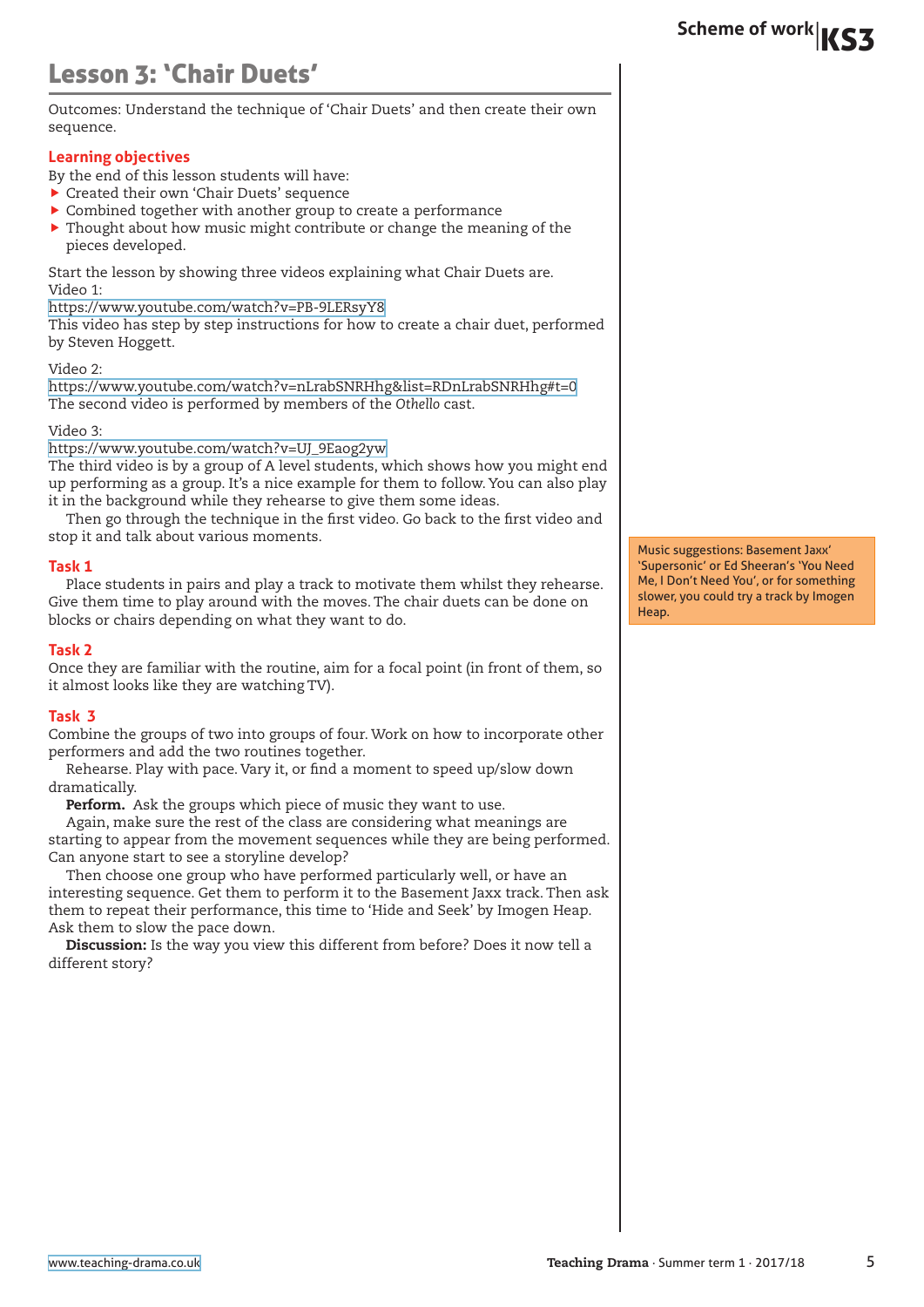### Lesson 4: Frantic Assembly's work

Outcomes: Understand more about the body of work that Frantic Assembly have created.

### **Learning objectives**

By the end of this lesson students will have:

f Developed a letter writing scene and a fight sequence inspired by *Black Watch*.

Watch clips from *Black Watch/Beautiful Burnout/Othello/Love Song/ Things I Know to be True/The Curious Incident of the Dog in the Night-Time*. (All of these are available on YouTube or on the Frantic Assembly website.)

Discussion: How do the company use their physicality/physical style to help them portray a story? Why is movement powerful? Why use this technique to portray war/death/love/beauty? How does it speak to the audience more than just dialogue? (Although it is a totally different style, you might wish to reference other practitioners such as Artaud saying 'words are not enough' or Peter Brook and 'The Empty Space').

### **Task 1**

Watch the letter writing scene from *Black Watch*. You can buy the DVD of this show, or find it online.

(Make sure you only show this section, as there is some very strong language in the rest of the scene.) If you are using the DVD produced by BBC, the letter writing scene starts at 1hr 06mins – 1hr 08 mins in.

Give out scrap paper. Students are going to create their own letter. They can decide who the letter is to and what it is about. It can be fictional, imagining they are a soldier at war, or real, thinking of an important moment or person with whom to communicate. Remind them that the letter is never going to be read out loud, but communicated through gesture. This helps them to be more open with the content. Then think about gesture. How can they communicate some of what was in the letter through gesture alone?

### **Task 2**

Watch the Frantic Assembly 'Hide and Seek' video:

[https://www.youtube.com/watch?v=8Dv3mfcAU\\_s](https://www.youtube.com/watch?v=8Dv3mfcAU_s)

What gestures were used here and what might they have communicated? I like to play this video again in the background while students are working, to help them come up with ideas.

Ask them to find a space on stage and individually start gesturing their own letter. How can you communicate the sentiments in your letter through your hands and arms?

Work on this individually. Come up with a sequence of moves. Play music to help them with this process.

### **Task 3**

Perform these letters. It might be a good idea to split the class into three or four groups, as performing something so personal individually might be rather intimidating. If you are able to use lighting here, this can really add to the sense of performance. You could video the work here, and play it back for analysis. Students could then use this video to analyse the work for homework.

### **Plenary**

How was meaning communicated through gesture alone? Why do you think Frantic Assembly decided to choose to do this at this moment of the play, when they could have used dialogue instead?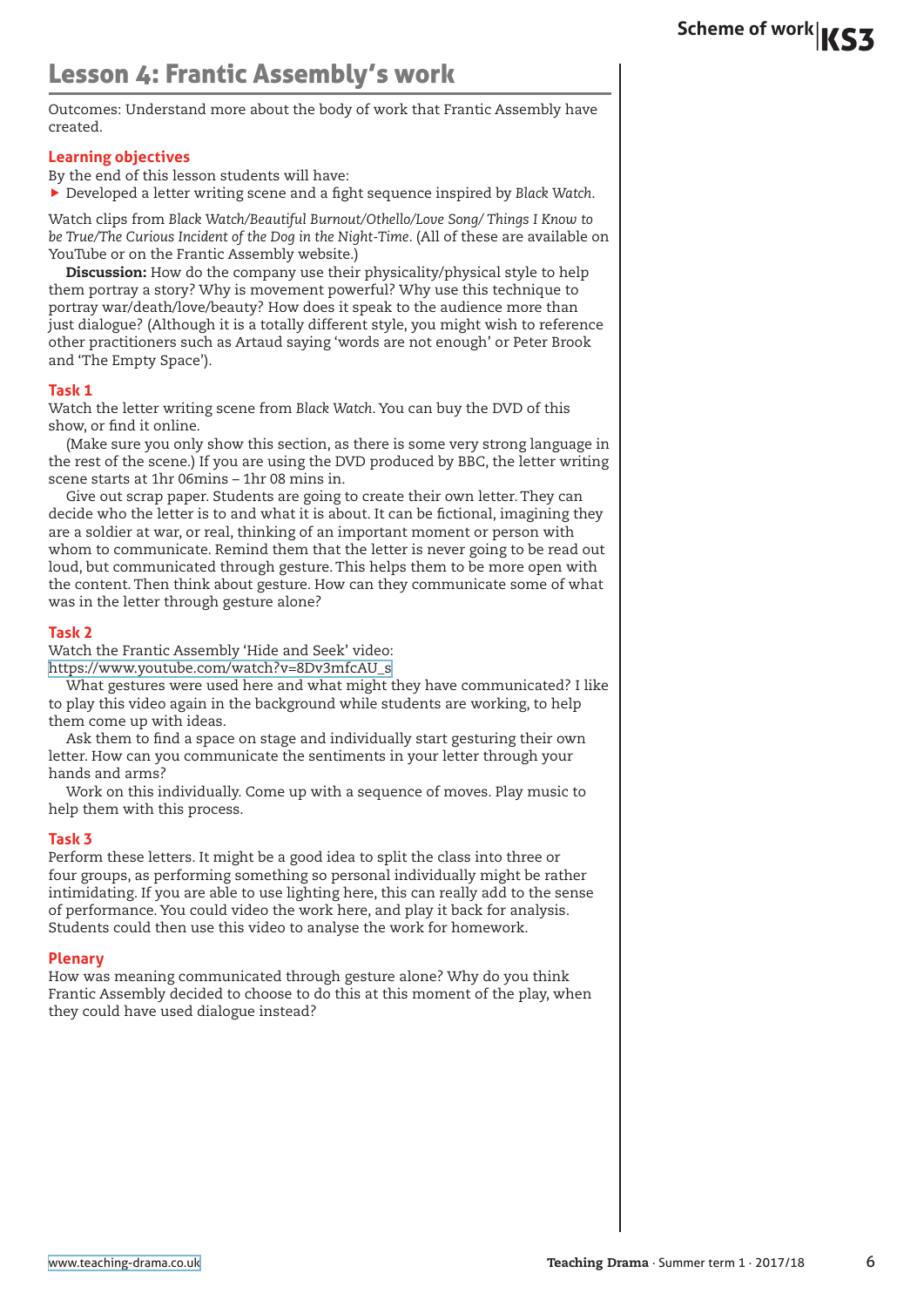## Lessons 5 and 6: Fight sequence

Outcomes: Create a choreographed fight sequence in the style of Frantic Assembly.

### **Learning objectives**

By the end of this lesson students will have:

- **F** Created a fight sequence, inspired by Black Watch and used some boxing moves from *Beautiful Burnout*
- $\blacktriangleright$  Thought about a different approach to fight choreography.

Watch the fight sequence in *Black Watch*. Explain that they are going to create a physical fight sequence inspired by this clip and in this style. How does this differ from a naturalistic fight sequence?

### **Task 1: Warm-up**

Get the class up on their feet. Do a boxing sequence as a warm-up. Call out a sequence of numbers:  $1 =$  one jab with the right hand;  $2 =$  one jab with the right one with the left; and so on.

Then get them to create an individual sequence of boxing moves imagining they are fighting an opponent in front of them. They can include a jab, an upper cut, a duck and a step forwards or backwards. They should have around 6 - 8 moves in total.

### **Task 2**

Get into groups of 4. Create a diamond shape. The person at the front is going to perform their boxing moves and the rest of the group is going to learn it and perform it at the same time. If they are getting on well with this, they can then turn 90 degrees and learn the next person's sequence of moves and so on. Aim for accuracy and the group to be moving in time together. It should not be clear who is leading each sequence of moves if they are doing this accurately.

Perform these in groups.

### **Task 3**

 Introduce some more basic lifts – see the *Frantic Assembly Book of Devising Theatre*  for ideas if you are unfamiliar with other lifts. Ask them to develop an energetic, fast-paced sequence in pairs.

Then add some lines of text in. They can create these themselves, or you can use lines from *Black Watch, Beautiful Burnout* or *Othello.*

Rehearse this. Add in music.

Perform and evaluate.

### **Homework**

Pick a pair and analyse their use of movement. Did they juxtapose text? If so, was it effective? If not, how did the text and movement work together to produce an interesting and tense scene?

#### **Extension**

Does the physical fight have to mirror a shouting match, or can lines of dialogue be about something else? Work with the idea of juxtaposing the fight with something else.